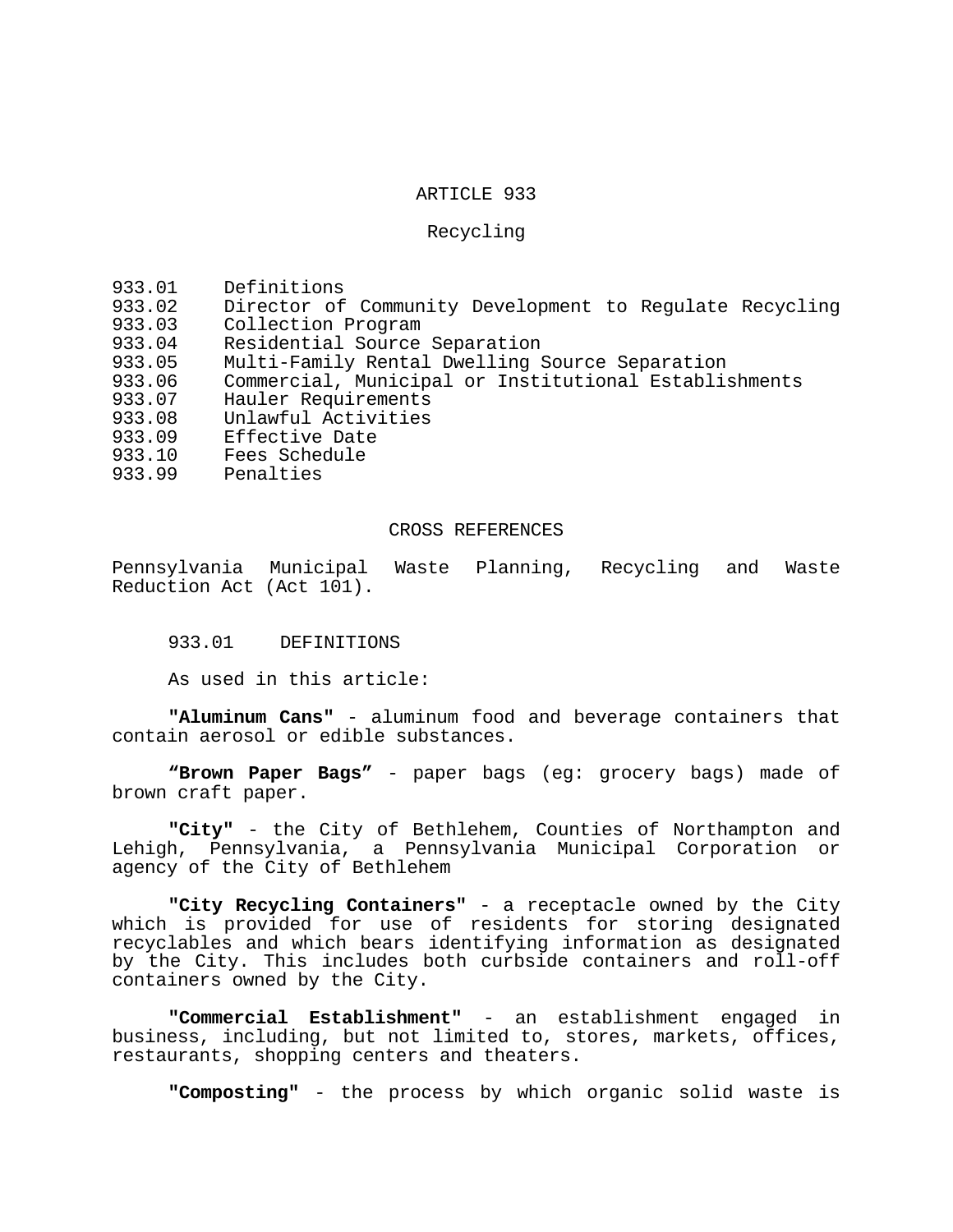biologically decomposed under controlled anaerobic or aerobic conditions to yield a humus-like product.

**"Container"** - a portable device in which material is held for storage or transportation

**"Corrugated Cardboard"** - cardboard with a wavy center between two layers.

**"Curbside Collection"** – collection of designated recyclables from provided containers that are placed at the curb or otherwise immediately adjacent to the street or road that is the street address of the residence and/or that runs along the front entrance of the building.

**"Flatboard"** - brown or gray flat cardboard (eg: cereal boxes).

**"Formed Aluminum Containers"** - any shaped aluminum food container other than beverage cans (eg: pie pans). This includes aluminum foil.

**"Glass Containers"** - glass food and beverage containers commonly found in the home. Includes clear (flint), green and<br>brown (amber) colored containers. Excludes crystal, ceramics, brown (amber) colored containers. light bulbs, plate, window, laminated, wired or mirrored glass.

**"Institutional Establishment"** - an establishment engaged in service, including, but not limited to, hospitals, nursing homes, orphanages, schools and universities.

**"Leaf Waste"** – leaves.

**"Magazines/Shiny Paper"** – periodicals, catalogs and other paper with a glossy finish.

**"Mixed Office Paper"** - A mixture of non-shiny papers commonly found in the typical office or home. This mixture includes but is not limited to high grade paper, envelopes, writing paper, fax paper, manila folders, copier paper, non-shiny junk mail, etc.

**"Multi-Family Rental Dwelling"** – a dwelling place containing four or more rental residential units.

**"Municipal Establishment"** - an establishment such as a city, borough, incorporated town, township, county or an authority created by any of the foregoing.

**"Municipal Waste"** - garbage, refuse, industrial lunchroom or office waste and other material, including solid, liquid, semisolid or contained gaseous material resulting from operation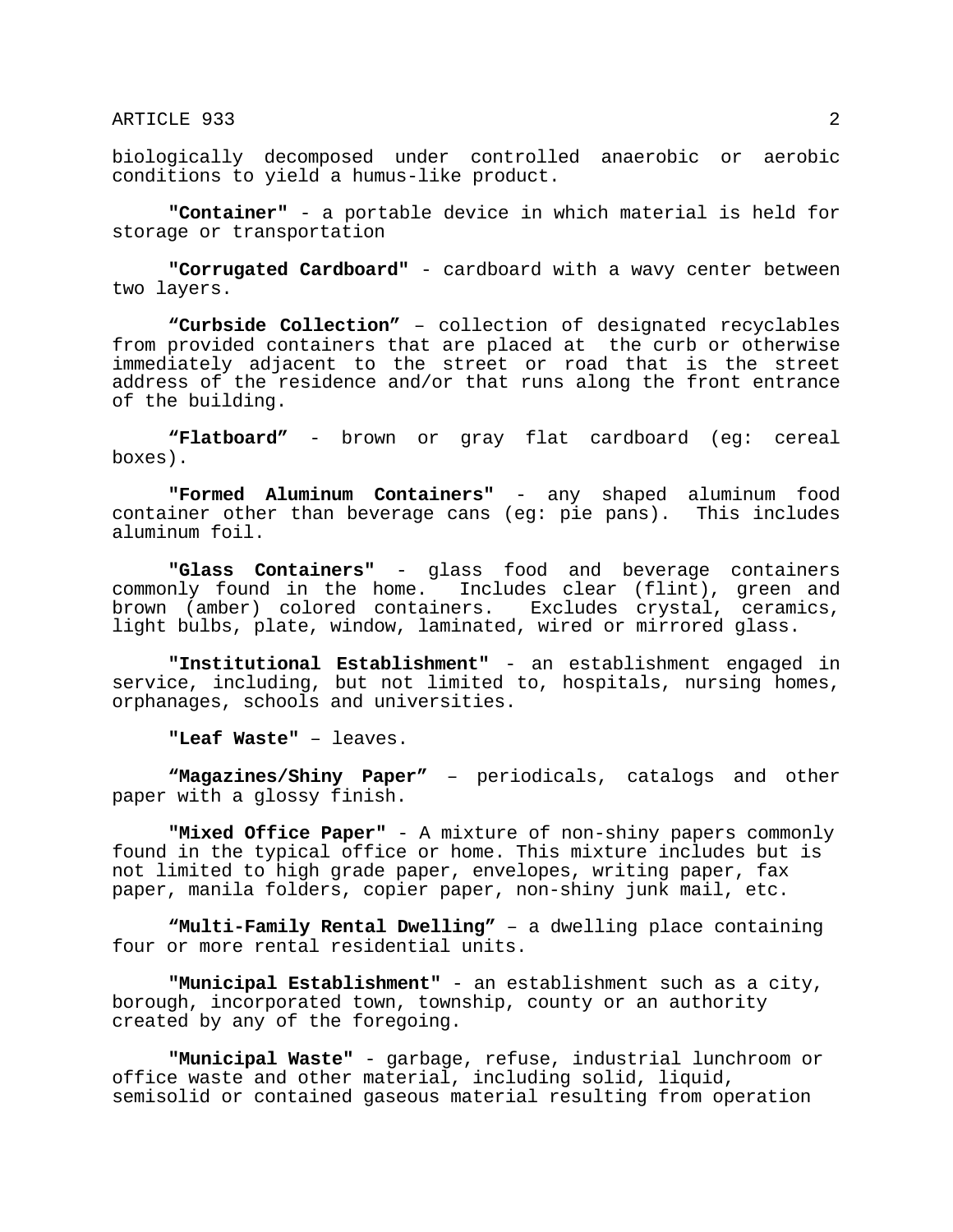of residential, municipal, commercial or institutional establishments and from community activities; and sludge not meeting the definition of residual or hazardous waste from a municipal, commercial or institutional water supply treatment plant, waste water treatment plant or air pollution control facility.

**"Newsprint"** – the paper commonly known as newsprint used for printing of newspaper and any white or colored inserts made of other paper, that are delivered along with the newspaper, but excluding soiled newspaper. Magazines and periodicals, as well as all other paper products, are not newspaper.

**"Person"** - any individual, partnership, corporation, association, institution, cooperative enterprise, municipal authority, Federal Government or Department of General Services and the State Public School Building Authority - or any other legal entity which is recognized by law as the subject of rights and duties. In the provisions of this article pertaining to a fine or a penalty, the term includes the officers and directors of a corporation or other legal entity having officers and directors.

**"Plastic Containers"** – water and milk jugs, soda bottles, cosmetics and laundry product containers, fruit and juice containers. All containers with a 1-7 number except Styrofoam.

**"Processing"** – any manual and/or mechanical means used to separate commingled recyclables into individual components that can be more readily marketed. This includes either single or dual stream processing.

**"Recycling"** - the collection, separation, recovery and sale or reuse of metals, glass, paper, plastics and other items which would otherwise be disposed or processed as municipal waste.

**"Residential Dwelling"** – a structure containing less than four dwelling units.

**"Single Stream"** – a recycling method whereby all designated recyclables are collected together and separated at a Materials Recovery Facility.

**"Solid Waste"** - waste including, but not limited to, municipal, residual or hazardous wastes, including solid, liquid, semisolid or contained gaseous materials.

**"Source Separation" or "Separation"** – the collection and segregation by residents and businesses of designated recyclables from municipal waste for the sole purpose of recycling these items.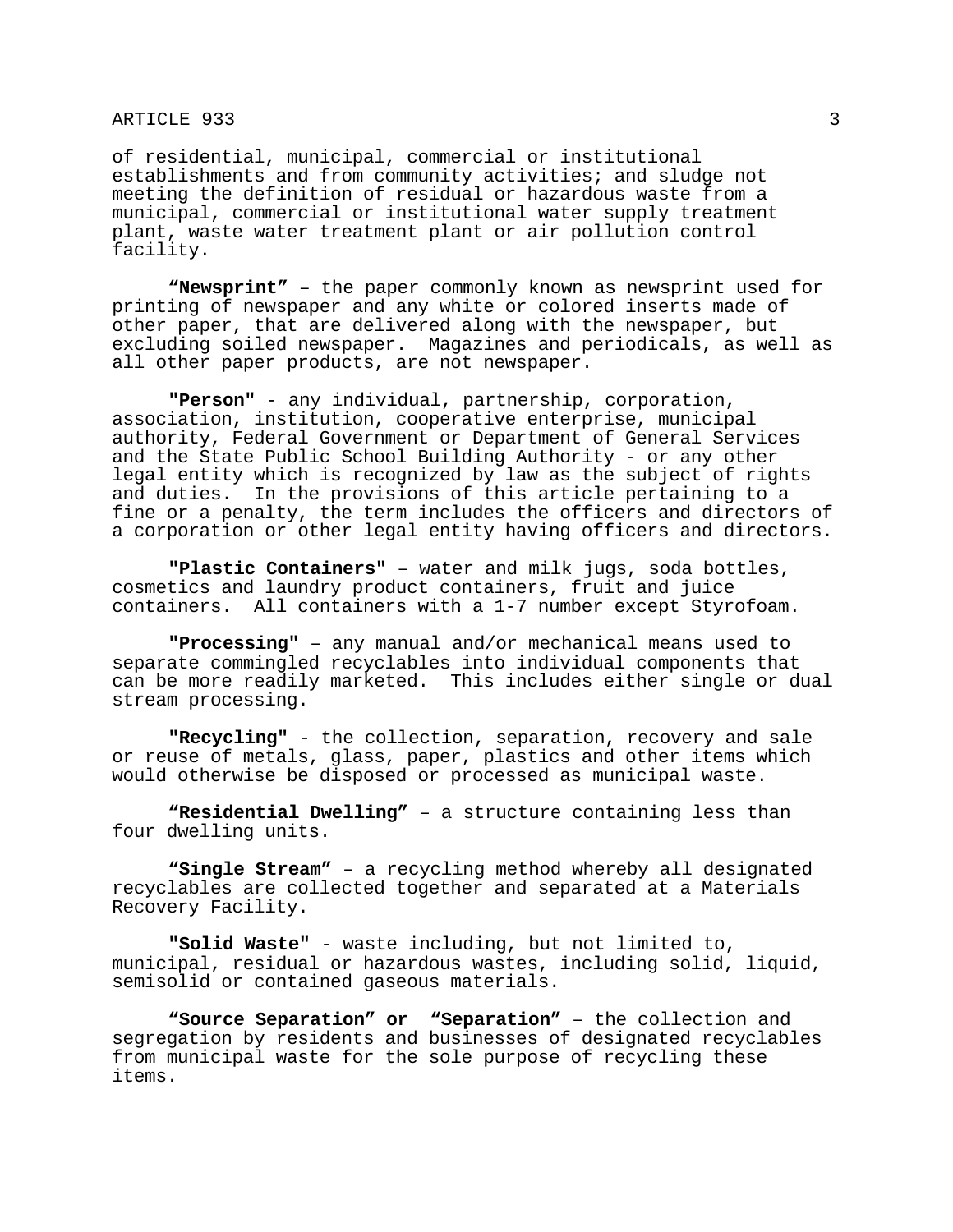**"Steel Cans"** – tin-plated steel cans commonly known as "tin cans" and bi-metal (aluminum and steel) beverage cans and aerosol containers for food and beverages and personal care products consisting primarily of steel. Excludes cans which contain toxic substances.

**"Telephone Books"** – books with listings of telephone numbers and addresses.

**"Yard Waste"** – leaves, garden residues, shrubbery and tree trimmings, and similar materials, but not including grass clippings.

# 933.02 DIRECTOR OF COMMUNITY AND ECONOMIC DEVELOPMENT TO REGULATE RECYCLING

 The Director of Community and Economic Development or his designee shall be empowered to develop rules and regulations necessary to implement the intent of this ordinance which shall be published and made available at City Hall. Any violation of the rules and regulations shall be deemed a violation of this ordinance. The Director of Community and Economic Development or his individual designee shall be empowered to enforce this ordinance and the rules and regulations developed hereunder.

### 933.03 COLLECTION PROGRAM

 The City shall provide for the collection of designated commingled recyclables from any and all residences, including, but not limited to, single family dwellings, multi-family dwellings, condominiums, and apartment complexes, at times set forth by the City of Bethlehem. At no time will the collection of these recyclables occur less frequently than once every two weeks, unless a collection day falls on a holiday recognized by the City of Bethlehem or in the case of inclement weather. Collection will<br>take place between the hours of 6:00 am and 6:00 pm. The City take place between the hours of  $6:00$  am and  $6:00$  pm. will provide for collection of leaf waste at reasonable intervals. The City will provide for the collection of yard waste twice a year.

#### 933.04 RESIDENTIAL SOURCE SEPARATION

(a) All residents of the City shall separate all residential designated recyclables as set forth in this Ordinance from municipal waste generated at their residence, and shall store them until collection. These recyclables will be placed together at the curbside or similar location on the day of collection in a container provided by the City or any other open, rigid, waterproof container of not more than 30 gallons capacity. A container, other than one provided by the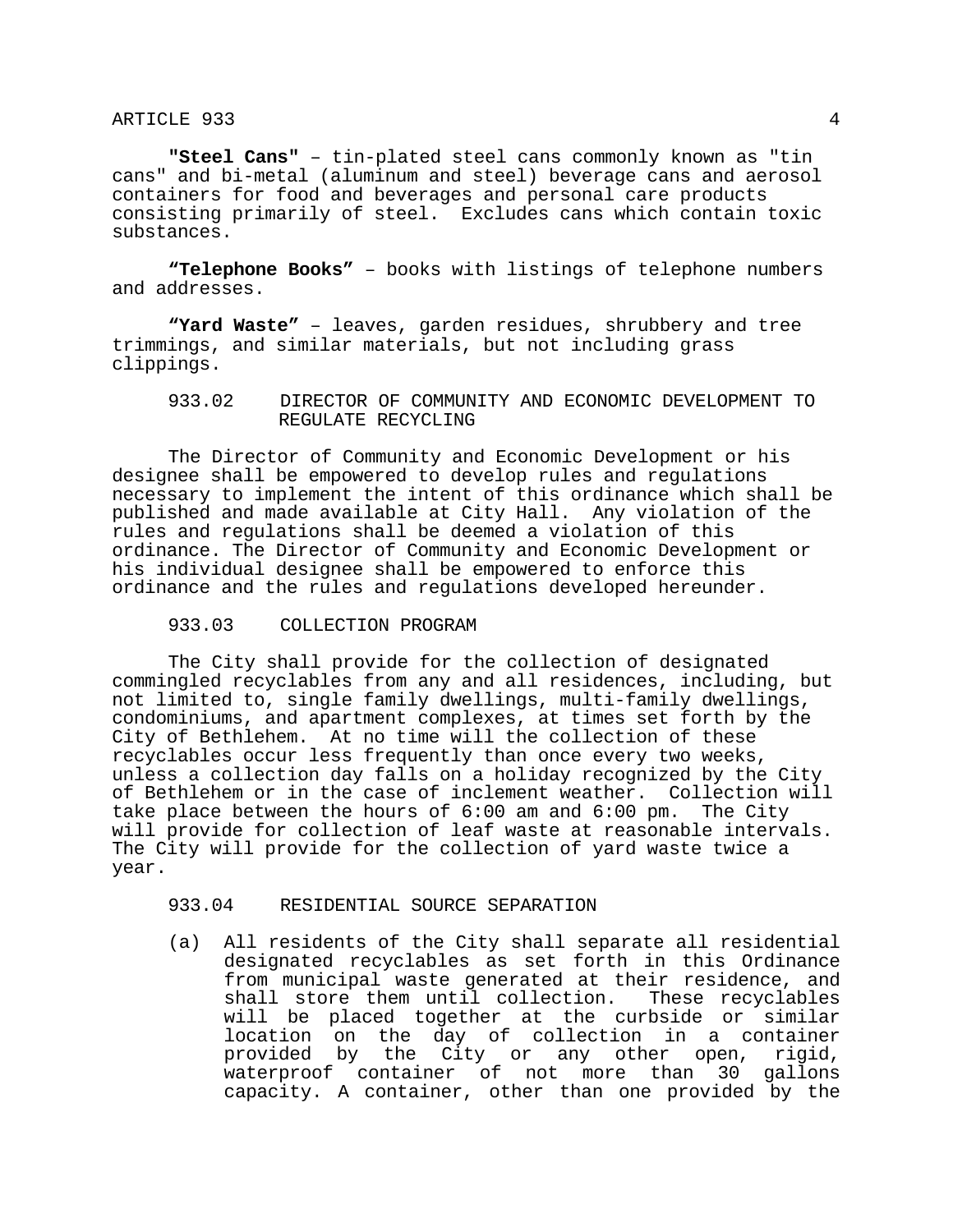City, must be clearly marked "recycling". The City will provide two containers, one for commingled, glass, cans and plastic, and another container (with lid) for paper products.

(b) Residential designated recyclables for this program shall consist of the following items:

| clear glass containers              | cardboard                        |
|-------------------------------------|----------------------------------|
| colored glass containers            | flatboard                        |
| aluminum cans                       | mixed office paper               |
| steel cans                          | magazines, catalogs, shiny paper |
| plastic containers                  |                                  |
| $(\text{\#1-7 - except Styrofoam})$ | newsprint                        |
| aerosol containers                  | telephone books                  |
| formed aluminum containers          | wrapping paper                   |
| aluminum foil                       | brown paper bags                 |
| leaf waste                          |                                  |

- (c) These designated recyclables must be prepared in the following manner:
	- (1) The following items shall be empty, rinsed free of contents, and placed in one container:
		- (i) Glass food and beverage containers;
		- (ii) Plastic containers;
		- (iii)Aluminum cans;
		- (iv) Formed Aluminum containers;
		- (v) Steel cans;
		- (vi) Aerosol cans;
	- (2) The following items shall be placed in a separate container from those described in subsection (c)(1) above and shall have a lid placed on the container:
		- (i) Corrugated cardboard (OCC);
		- (ii) Flat board;
		- (iii) Magazines (OMG);
		- (iv) Catalogs;
		- (v) Shiny paper;
		- (vi) Wrapping paper;
		- (vii) Mixed office paper;
		- (viii) Newsprint (ONP);
		- (ix) Telephone books;
		- (x) Brown Paper Bags;

OCC that will not fit in the container must be flattened and bundled by string and placed on the ground next to the containers.

(3) The commingled materials listed in Subsection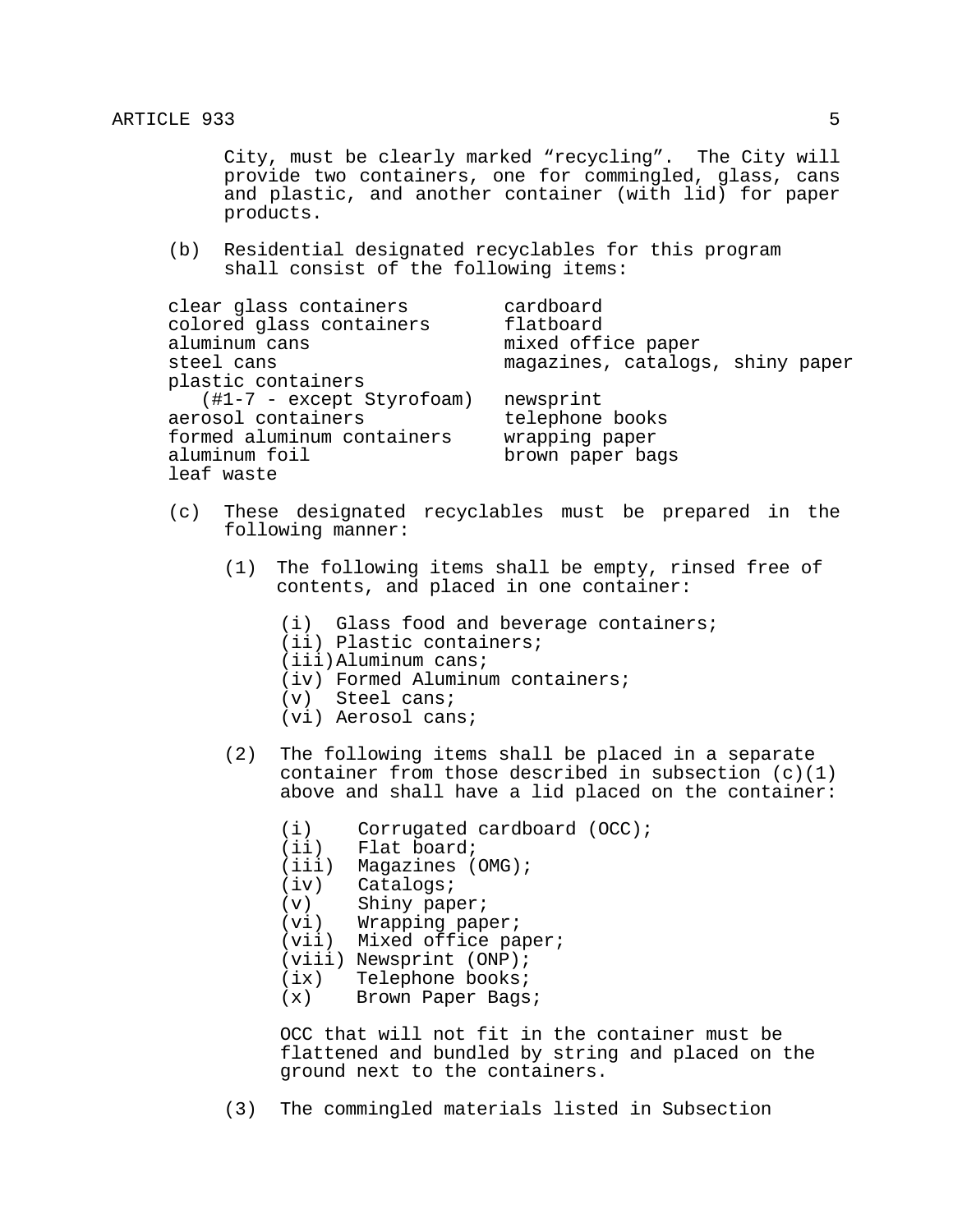(c)(1) shall not be placed in the same container as the paper products listed in Subsection (c)(2).

- (4) Materials not meeting the definition of residential designated recyclables will not be collected.
- (5) Containers shall be placed on the curb no earlier than 6:00 pm the night before the designated collection day and must be removed from the curb no later than 8:00 pm the day of collection.<br>(6) Such other requirements developed from time to
- time and adopted as Rules and Regulations.
- (d) All residents shall separate leaf waste from other municipal waste. Leaf waste shall be placed loose in the street near the curb for municipal collection on designated days. Leaf waste may also be placed near the curb in open biodegradable bags available from the City. Residents should contact the Department of Public Works to arrange for the collection of leaf waste in open, biodegradable bags. Leaf waste may also be taken to the City's yard waste facility.
- (e) The City will provide for the collection of yard waste twice per year. Yard waste may also be taken to the City's yard waste facility.
- 933.05 MULTI-FAMILY RENTAL DWELLING SOURCE SEPARATION
- (a) All residents of Multi-Family Rental dwellings shall separate all residential designated recyclables as set forth in this Ordinance from municipal waste generated at their residence and shall store such recyclables separate from municipal waste until collection as discussed in Section 933.05(b).
- (b) These residential designated recyclables must be prepared in the following manner:
	- (1) Glass food and beverage containers, plastic containers, aluminum cans, formed aluminum containers and steel cans shall be rinsed free of contents. Aerosol containers must be empty. These recyclables will be taken to the designated recycling area(s) in the complex.
	- (2) Corrugated cardboard (OCC), flatboard, magazines (OMG), catalogs, shiny paper, wrapping paper, mixed office paper (MOP), newsprint (ONP), telephone books, and brown paper bags. These recyclables will be taken to the designated recycling area(s) in the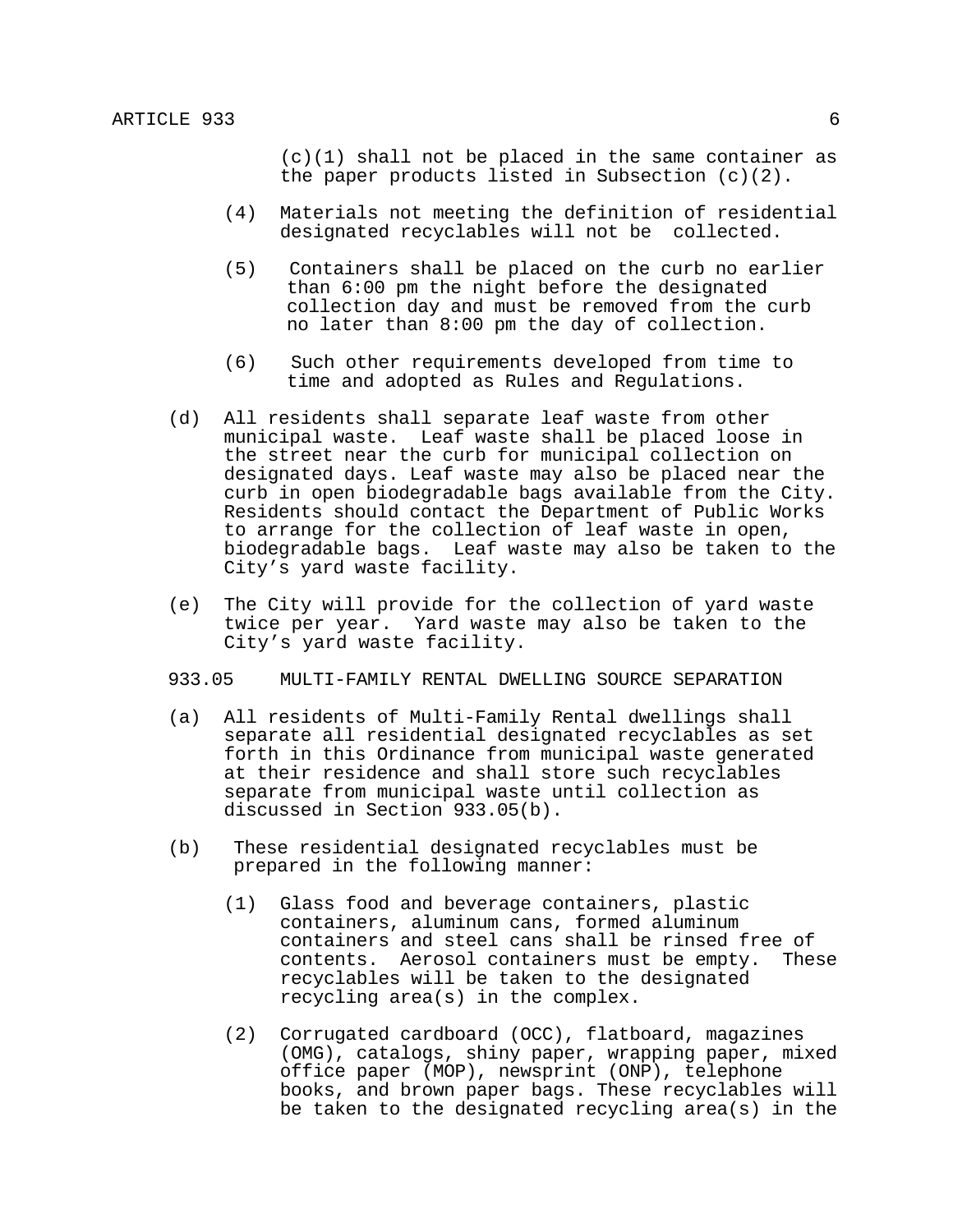complex.

- (3) Materials not meeting the definition of residential designated recyclables will not be picked up for collection.
- (4) Such other requirements as developed from time to time and adopted as Rules and Regulations.
- (c) Owners or landlords of any multi-family rental housing property must provide larger containers for the storage of paper products listed in Section 933.04(c)(2) and larger containers for the storage of commingled items listed in Section 933.04(c)(1) at one or more central locations within the residential development. These containers will be at the landlord's cost and will have attached to them tags, stickers or other devices to identify the containers for collection by the Contractor. It is the landlord's or owner's responsibility to insure the collection system includes proper and adequate containers for collecting, sorting, and storing recyclables in easily accessible locations, and written instructions to each occupant concerning the use and availability of the collection system.<br>(d) Multi-Family Rental Dwellings shall separate leaf waste
- from other municipal waste. Leaf Waste from multi-family complexes will not be placed in the street. The owner, landlord must make arrangements to transport the leaf waste to the City's yard waste facility.
- (e) When an owner or landlord contracts with a private hauler to recycle source- separated recyclables, said person must annually provide proper written documentation of this recycling to the City of Bethlehem Recycling Bureau. These reports are due to the Recycling Bureau by January 30 of each year.

 Such written documentation will be on a form provided by the City or on Company letterhead and will include the hauler's name and the types (commingled/paper products) and weights of the items recycled.

933.06 COMMERCIAL, MUNICIPAL OR INSTITUTIONAL ESTABLISHMENTS

(a) All persons shall separate the designated recyclables generated at commercial, municipal or institutional establishments and from community activities held on public property. Such persons are responsible to arrange for collection of the designated recyclables and delivery to facilities that recycle these items.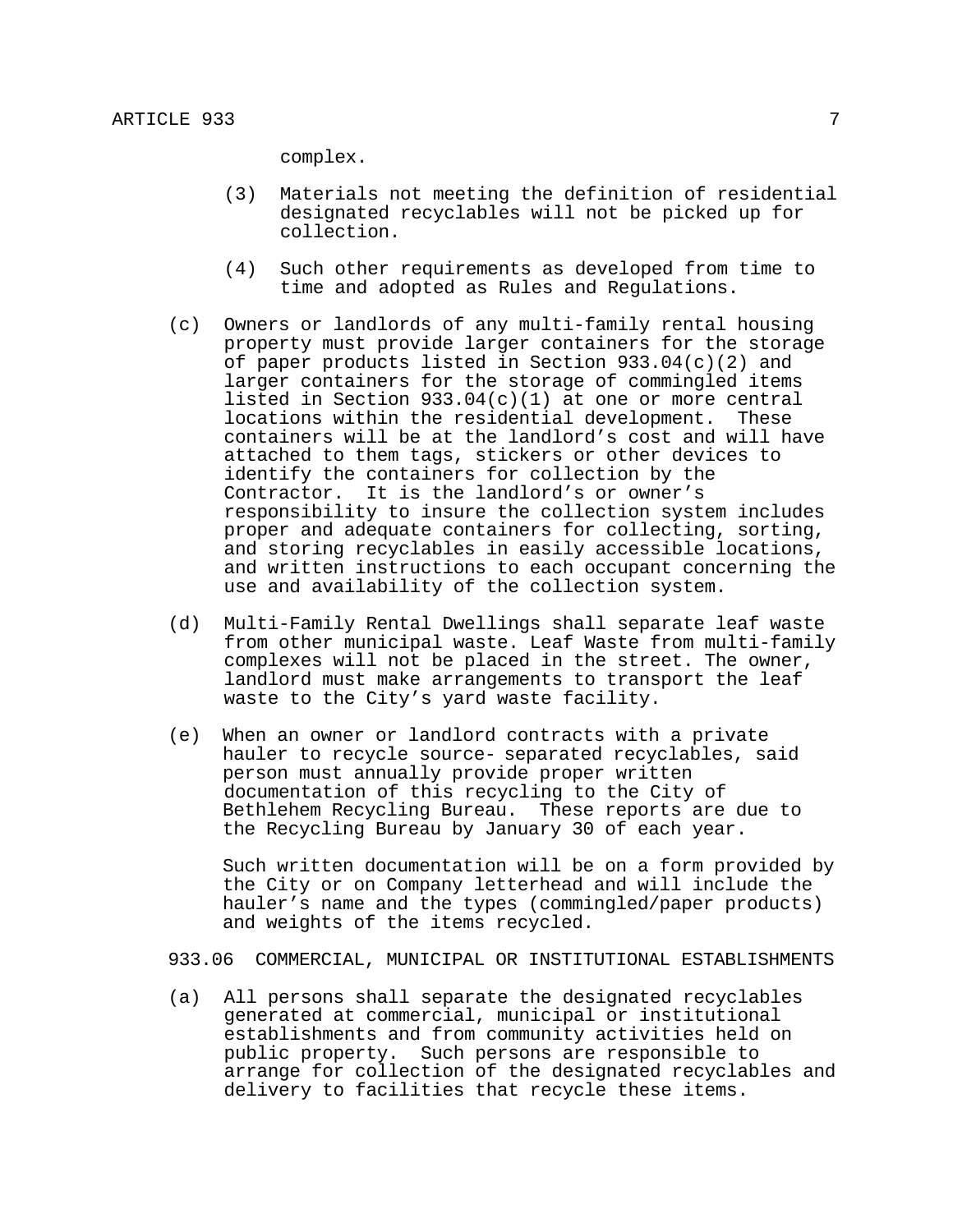(b) Designated recyclables for commercial, municipal or institutional establishments,and community activities held on public property consist of the following items:

 Newsprint Flatboard Magazines/Shiny paper Mixed office paper Corrugated cardboard Aluminum cans Leaf waste

 In addition, all licensed retail food establishments and eating and drinking establishments are required to separate the following designated recyclables as set forth in this ordinance from municipal waste generated at their establishments and shall store such items until collection. Designated recyclables for licensed food establishments and eating and drinking establishments shall consist of the following items:

> Clear Glass Containers Colored Glass Containers Aluminum Cans Steel Cans Plastics #1-7 (except for Styrofoam) Newsprint Flatboard Corrugated cardboard Leaf waste

 These designated recyclables listed in this Subsection must be prepared in the following manner:

- (1) Glass food and beverage containers, plastic containers, aluminum cans, and steel cans shall be rinsed free of contents and placed in one container.
- (2) Corrugated cardboard, flatboard, newsprint, mixed office paper, and magazines/shiny paper, must be stored so as to keep the material clean and dry and will be placed in a separate container.
- (3) Such other requirements as developed from time to time and adopted as Rules and Regulations.
- (c) An owner or landlord of commercial, municipal, institutional properties will comply with these requirements by establishing a collection system for recyclables at each property. It is the landlord's or owner's responsibility to insure the collection system includes proper and adequate containers for collecting,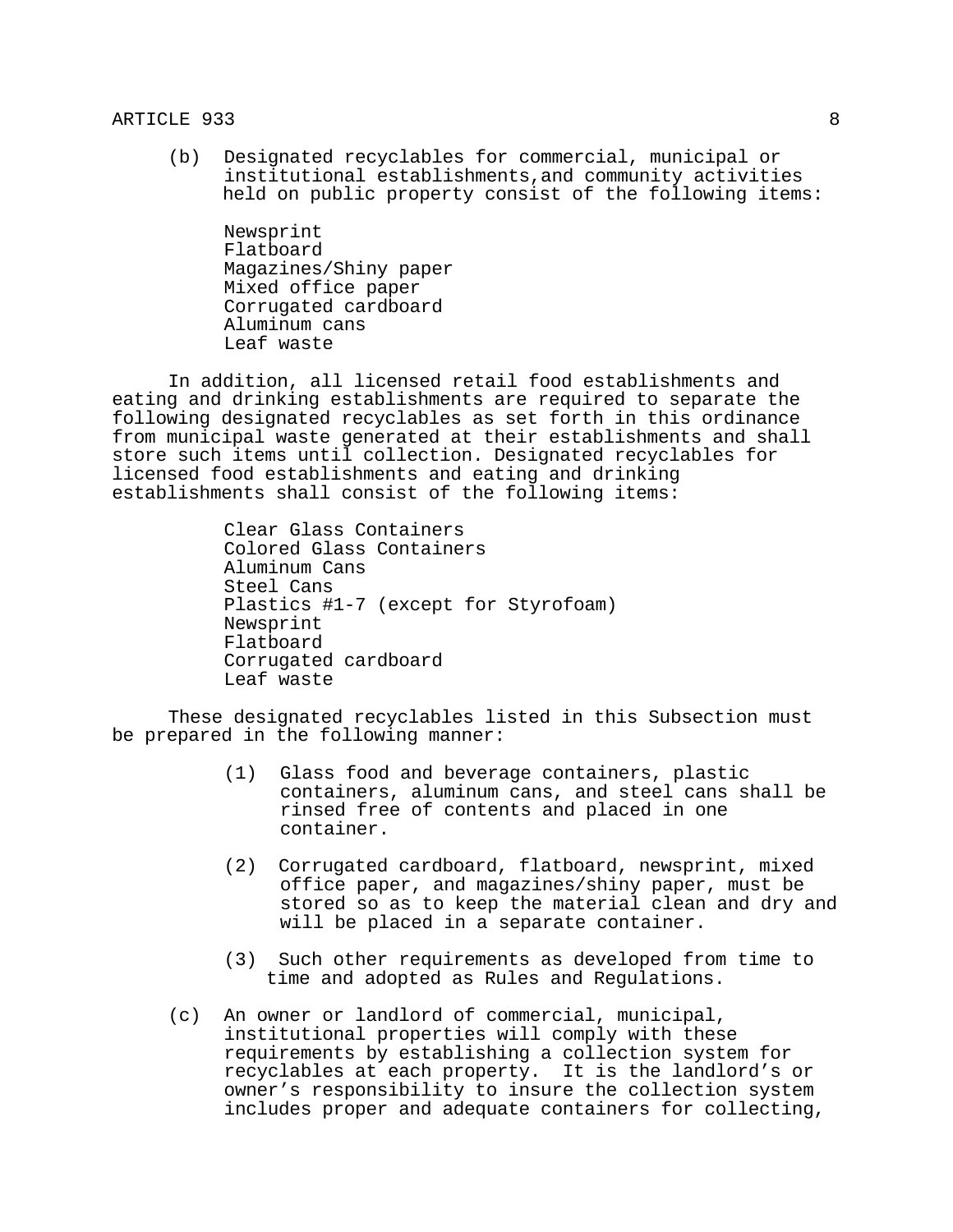sorting, and storing recyclables, easily accessible locations for the containers, and written instructions to each occupant concerning the use and availability of the collection system. In doing such, the management will observe rules and regulations developed by the Director of Community and Economic Development or his designee which define minimum standards for such systems.

- (d) All commercial, municipal, and institutional establishments shall separate leaf waste from other municipal waste. Leaf waste from these establishments will not be placed in the street. The owner or landlord must make arrangements to transport leaf waste to the City yard waste facility.
- (e) When a person contracts with a private hauler to recycle source separated recyclables, said person must provide proper written documentation of this recycling to the City of Bethlehem Recycling Bureau. Such written documentation will be on a form provided by the City or on company letterhead, and will include the hauler's name, and the types (commingled/paper products) and weights of the items recycled. These reports are due to the City Recycling Bureau on an annual basis. These reports are due to the Recycling Bureau by January 30 of each year.

## 933.07 HAULER, VENDOR/BROKER/PACKER/PROCESSOR REQUIREMENTS

 Any hauler, vendor/broker/packer/processor referenced in this Article shall on an annual basis provide the City an accurate list of the customers serviced (or have a copy on file for review by the City and State), and will also provide an annual report detailing the total number of tons recycled for their customers by commodity. Weight slips and names of brokers may be required to substantiate this documentation. These reports are due to the City Recycling Bureau by January 30 of each year.

 It is the hauler's responsibility to deliver source separated recyclables to a facility where they will be recycled.

933.08 UNLAWFUL ACTIVITIES

It shall be unlawful for:

(a) any persons, other than those persons specifically authorized by the City, to take or collect any designated recyclable which has been placed in City recycling containers at the curbside or drop-off location for collection;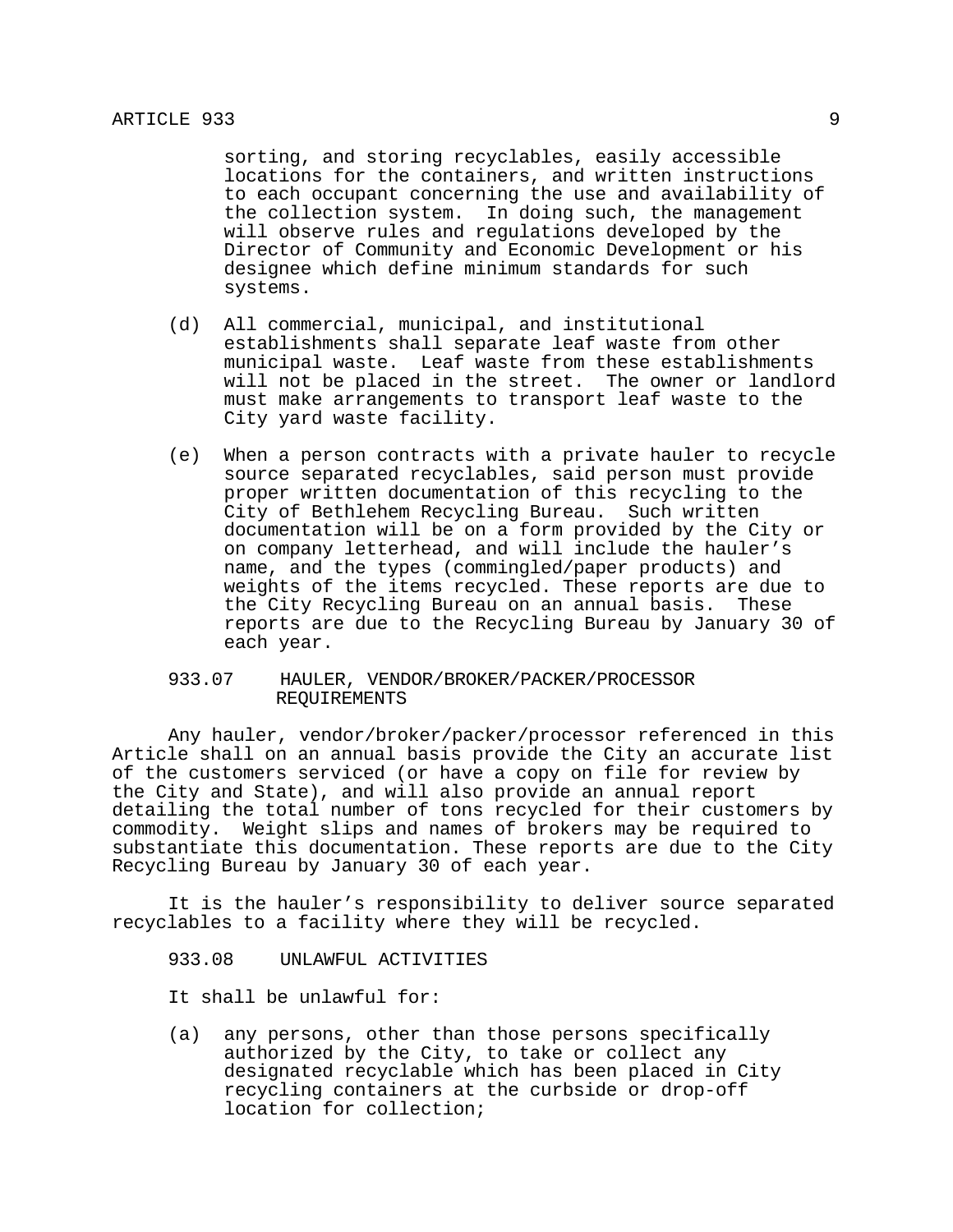- (b) any person to place or cause to be placed, any material other than a designated recyclable in recycling containers;
- (c) any person to use containers provided by the City for storing recyclables for other purposes or to sell, intentionally damage or otherwise misuse containers
- (d) any person to place designated recyclables in container with trash or garbage intended for waste disposal.
- (e) any person to hinder, to obstruct, to prevent or to interfere with the City or any other authorized persons in the performance of any duty under this Ordinance.
- (f) any person to knowingly or intentionally deposit, to cause to be deposited, or to assist in depositing in a landfill, incinerator, or other waste facility any designated recyclables generated in the City.
- (g) any hauler to provide service wherein designated recyclables mixed with trash.
- (h) any person to violate or to assist in the violation of any provision of this Ordinance.
- 933.09 EFFECTIVE DATE
- The effective date of this Article shall be January 7, 2009.
- 933.10 FEES SCHEDULE
- (a) Fees for collection of recyclables as mandated in this Article shall be in accordance with Annex A which is incorporated herein and made a part hereof.
- (b) Failure to pay the fees established by this Article by the due date shall result in the assessment of a penalty of ten (10%) percent of the fee owed by the obligated party.

### **ANNEX A - Recycling Fees**

| Single Family Residential Units | \$70.00/yr.      |
|---------------------------------|------------------|
| Multi-Family Residential Units  | \$70.00/unit/yr. |
| Condominium Associations        | \$70.00/unit/yr. |

(Ord. 3863. Passed 1/20/98; Ord. 4235. Passed 12/16/03; Ord.